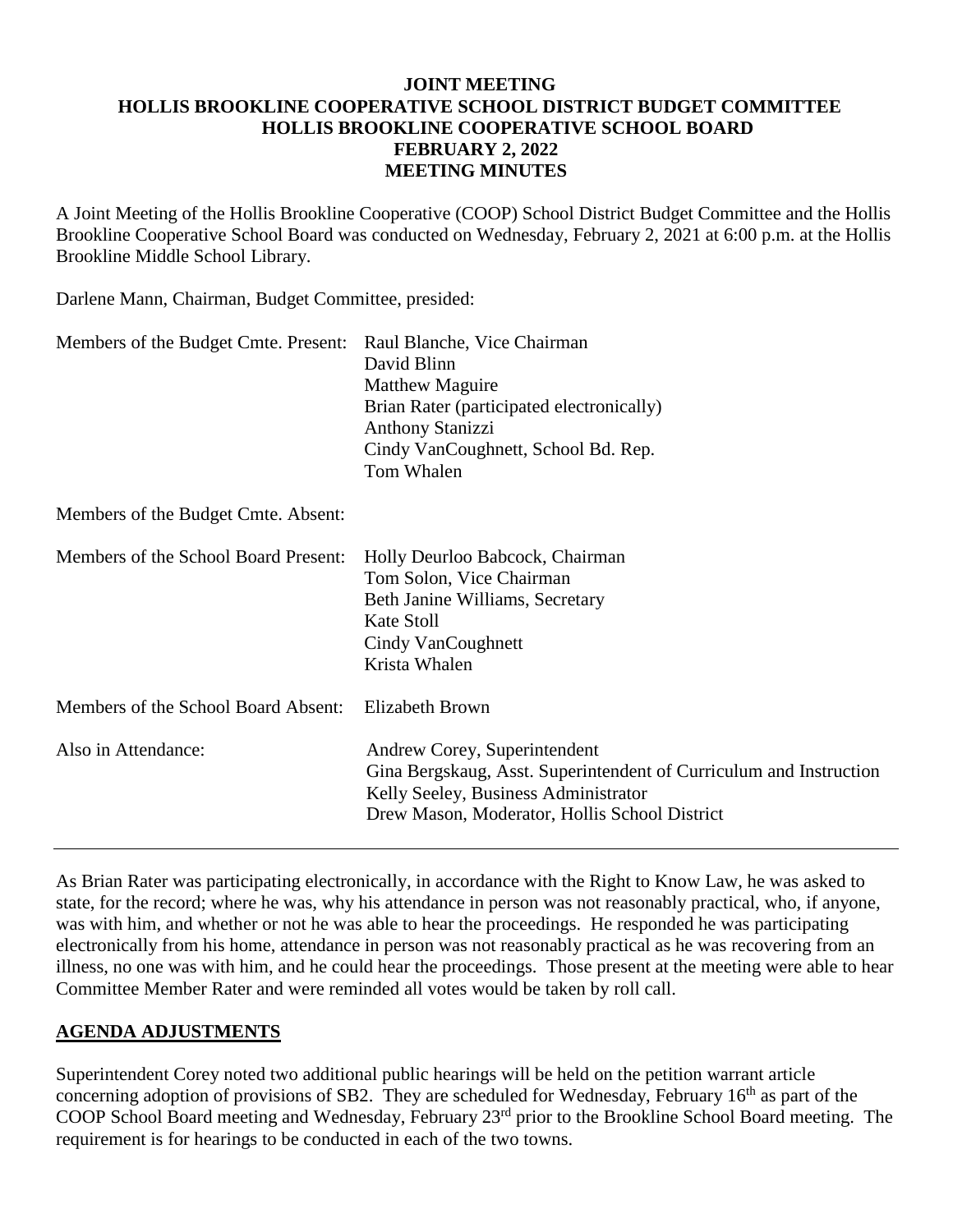### **PUBLIC HEARINGS**

**Lease -** HVAC rooftop units with new HVAC/cooling units for the High School

**Petition Warrant Article -** "Shall we adopt the provisions of RSA 40:13 (known as SB 2) to allow official ballot voting on all issues before the Hollis Brookline Cooperative School District on the second Tuesday of March?

#### **Proposed FY23 Budget**

#### **MOTION BY COMMITTEE MEMBER BLINN TO RECESS UNTIL THE CONCLUSION OF THE PUBLIC HEARING MOTION SECONDED BY MEMBER BLANCHE**

*A Viva Voce Roll Call was taken, which resulted as follows:*

Yea: Anthony Stanizzi, David Blinn, Tom Whalen, Matthew Maguire, Raul Blanche, Darlene Mann, Brian Rater, Cindy VanCoughnett

| Nay:                  |  |
|-----------------------|--|
| <b>MOTION CARRIED</b> |  |

*The Committee recessed at 6:03 p.m.*

**MOTION BY BOARD MEMBER WILLIAMS TO RECESS UNTIL THE CONCLUSION OF THE PUBLIC HEARING MOTION SECONDED BY MEMBER STOLL MOTION CARRIED 6-0-0**

*The Board recessed at 6:04 p.m.*

*The Board reconvened at 6:15 p.m. The Committee reconvened at 6:15 p.m.*

Chairman Mann provided a presentation (can be found [here](https://www.youtube.com/watch?v=Fck8gXft2iI) beginning at tape counter 18:21).

Articles having financial impact include Article 1 – ventilation/energy upgrades lease (\$235,471), Article 2 –  $2<sup>nd</sup>$  year of a multi-year agreement for support staff (HESSA) (\$88,523), Article 3 – school operating budget (\$25,278,502), Article 4 – SAU budget (\$1,070,947), Article 5 – Facilities Maintenance Trust (\$200,000), and Article 6 – Special Education Trust (\$25,000). The total, should all of these articles pass at Town Meeting, is \$26,898,443 or a 4.8% increase over the FY22 approved budget. A chart was displayed identifying the distribution of the budget.

Student enrollment is projected to be 1,166 in FY23, which is a 21 student decrease from the October 1<sup>st</sup> enrollment of 1,187. That enrollment is split between the Hollis Brookline Middle School (HBMS) (approx. 400) and the HBHS (approx. 800). For the two districts in the COOP, student distribution for FY23 through about FY25 is projected to be a 55-45% split, which is a deviation from FY17 – FY19 when the district was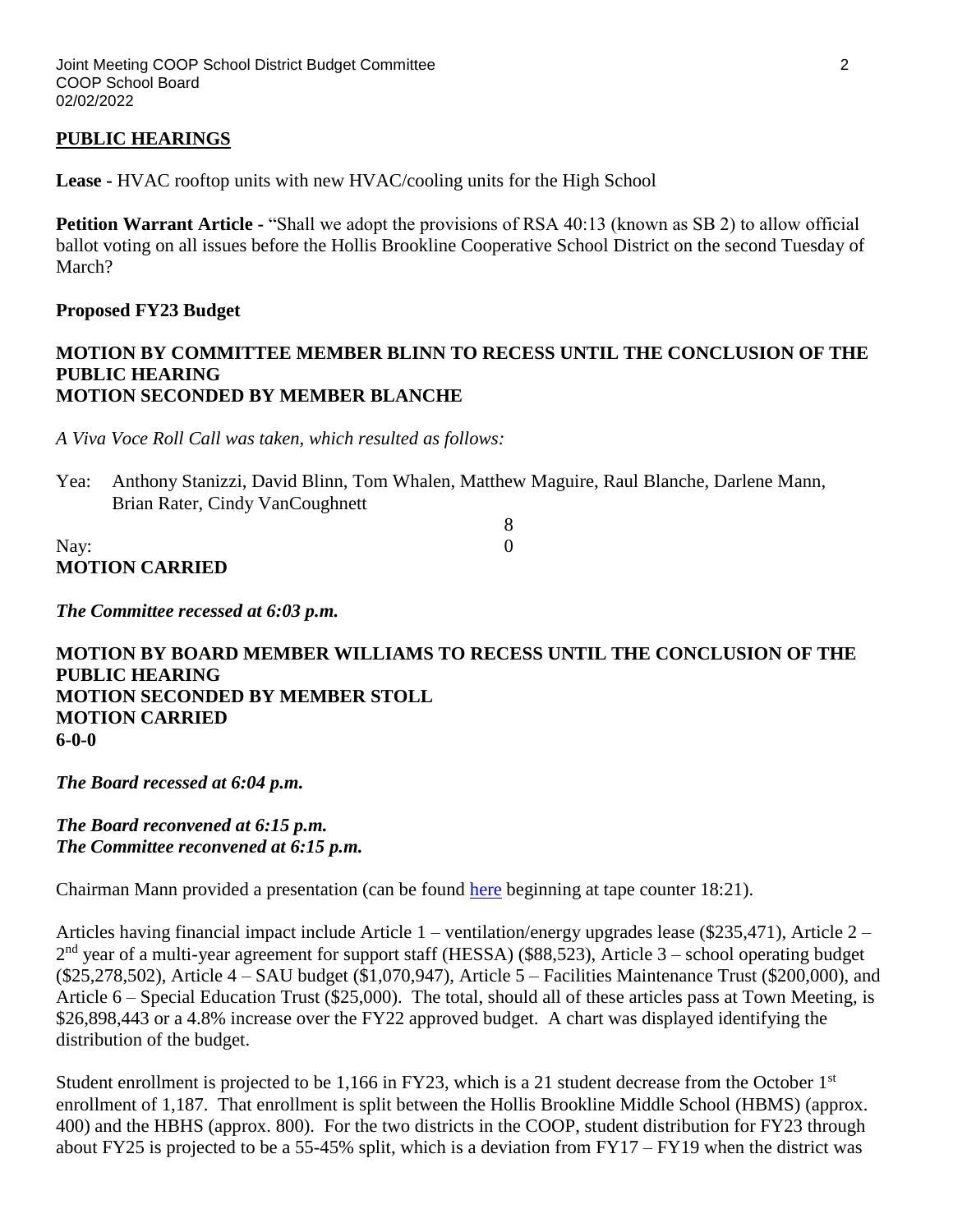split more evenly. The change has an impact on the apportionment formula that is predominantly driven by Average Daily Membership (ADM).

Important to note is that the budget approved at the Annual Meeting is not the amount of money that directly affects taxes. The number that is used to calculate the tax effort (amount to be raised through taxes), is a number less than the approved budget. What was seen in FY22 was a lower tax effort than was estimated due to significant budget underruns (COVID related) and shifts in programming changes that took place. Seen in FY22 was a significant reduction in the actual tax effort that had been anticipated.

That change in tax effort and reduction resulted in a lower COOP tax rate for the Town of Hollis. The estimate (for the tax bills received in November) was that the COOP portion would be \$7.58/\$1,000 The actual was \$6.50/\$1,000. That translated and contributed to a total tax rate change for the Town of Hollis of **-**\$0.48/\$1,000. The actual tax rate for Hollis in the most recent tax bills was an overall rate reduction in total across the K-6 district, the COOP portion for Hollis, and the Town of Hollis.

On the Brookline side, again the tax rate impact for the COOP was lower than estimated. Estimated was \$11.95/\$1,000 and actual was \$11.07/\$1,000. Brookline was affected slightly differently by the impact of returning unreserved fund balance and the loss of substantial funding related to very specific targeted disparity aid that they were no longer going to be receiving. Overall the total tax rate impact for the last bill was an increase of \$0.78/\$1,000.

A chart was displayed showing tax effort impact on tax rates dating back to FY18. Noted was that although the rates on the chart date back to FY18, nothing was adjusted for inflation.

Drivers of what is estimated to be the tax impact for this new budget include three significant components; the budget itself, revenue, and state aid in addition to impacts of the apportionment formula.

Revenue anticipated for FY23 (\$1,958,862) represents a reduction of \$1,566,379 from the FY22 revenue (\$3,525,241). This is due to the fact that we do not plan to return an unreserved fund balance at the magnitude that was returned at the end of the last school year, which for the COOP was approx. \$1.9 million.

State aid received is based primarily on enrollment levels. For FY23, the anticipation is that Hollis will receive \$89,828 less in state aid and Brookline approximately \$96,985 less than what was received in FY22.

Legislative changes, due to go into effect, result in a significant shift in the components of state aid. The Statewide Education Property Tax (SWEPT), which is driven by the values of each community, will see a significant reduction (estimated at \$434,245 for Hollis and \$187,410 for Brookline). That difference is made up through a higher than normal Adequacy Grant, which is driven predominantly by our student population. The numbers do not offset at a dollar-for-dollar level because estimates for FY23 show some reductions in what we are anticipating ADM to be for the end of this school year.

Of the \$2,982,978 change in tax effort seen going into FY23, about 60% of that is due to things not related to the budget. What is related is a proposed increase to the operating budget of \$1,229,785, a reduction in COOP revenue of \$1,566,379, and reduction in state aid \$186,814.

The total budget put forward (\$26,898,443) less the COOP revenue (\$1,958,862) results in an amount to be apportioned of \$24,939,581. That number is reduced by the amount of state aid anticipated \$5,166,722 results in a total tax effort of \$19,772,859.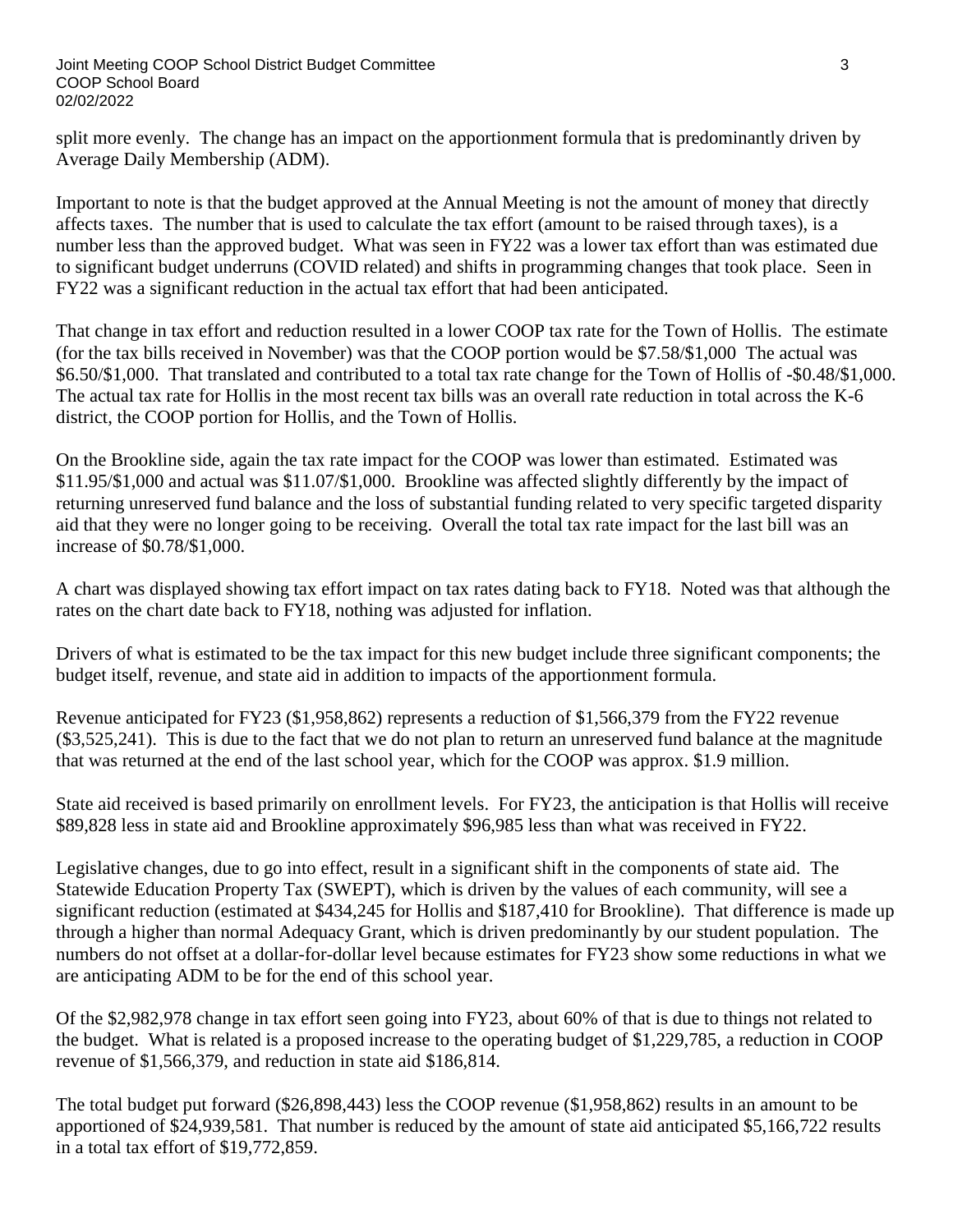The apportionment formula that splits the cost of the COOP between Hollis and Brookline is based most predominantly on ADM. Another small component is based on equalized value that yields a net apportionment amount. The net apportionment for Hollis is 55.9% and Brookline 44.1%. Once the State aid is applied (per town), it results in a local tax effort (Hollis 57.8% and Brookline 42.2%).

A chart was shown breaking down the budget explanation and apportions it between Hollis and Brookline. The resulting local tax rate for the \$11,405,426 for Hollis is estimated at \$7.97/\$1,000 and for the \$8,367,433 tax effort for Brookline it would be \$11.98/\$1,000. That is the piece of the local tax rate that gets added to the cost for the Hollis School District and Brookline School District and represents the local school tax rate on the tax bill.

There is another rate on the bill that directly impacts and affects school districts, which is the SWEPT. The estimated rate for the SWEPT calculation is \$0.70/\$1,000 for Hollis and \$0.66/\$1,000 for Brookline. The FY23 estimated total COOP tax rate for Hollis is \$8.67/\$1,000 and Brookline \$12.64/\$1,000. When looking at the COOP percentage of the total tax bill, the increase for FY23 over FY22 for Hollis is 5.4% and Brookline 2.2%.

Drew Mason, Moderator, Hollis School District, noted, if so desired, both the School Board and Budget Committee can include their recommendations on every Article on the Warrant.

*There being no objection, the Board and Committee recessed until the conclusion of the Public Hearings.*

*The Board and Committee reconvened at 6:51 p.m.*

# **DELIBERATIONS**

# **Article 1**

To see if the School District will vote to authorize the School Board to enter into a 15- year lease purchase agreement for **\$2,886,491** to finance the acquisition and installation of energy efficient cooling equipment at Hollis Brookline High School to replace aging equipment, bring comfort to staff and students and to improve energy efficiency; and to raise and appropriate the sum of **\$235,471** for payments due under the lease purchase agreement during the 2022-2023 fiscal year. This lease purchase agreement will contain an escape (nonappropriation) clause. (Majority vote required.)

# **MOTION BY COMMITTEE MEMBER WHALEN TO RECOMMEND ARTICLE 1, AS WRITTEN MOTION SECONDED BY MEMBER BLINN**

# ON THE QUESTION

Committee Vice Chair Blanche requested information be added to provide context for why this is the best approach, e.g., how the article came about, how the costs were identified, the reasoning behind a 15-year lease, phased approach, etc.

Superintendent Corey stated the SAU worked with a consultant who also works with an architectural firm. The impetus for the project was enrollment projections. When the committee and consultants came together what became clear was the aging ventilation systems. Ventilation systems have been a topic of much discussion because of COVID. The existing systems are in good shape but are approaching end of useful life.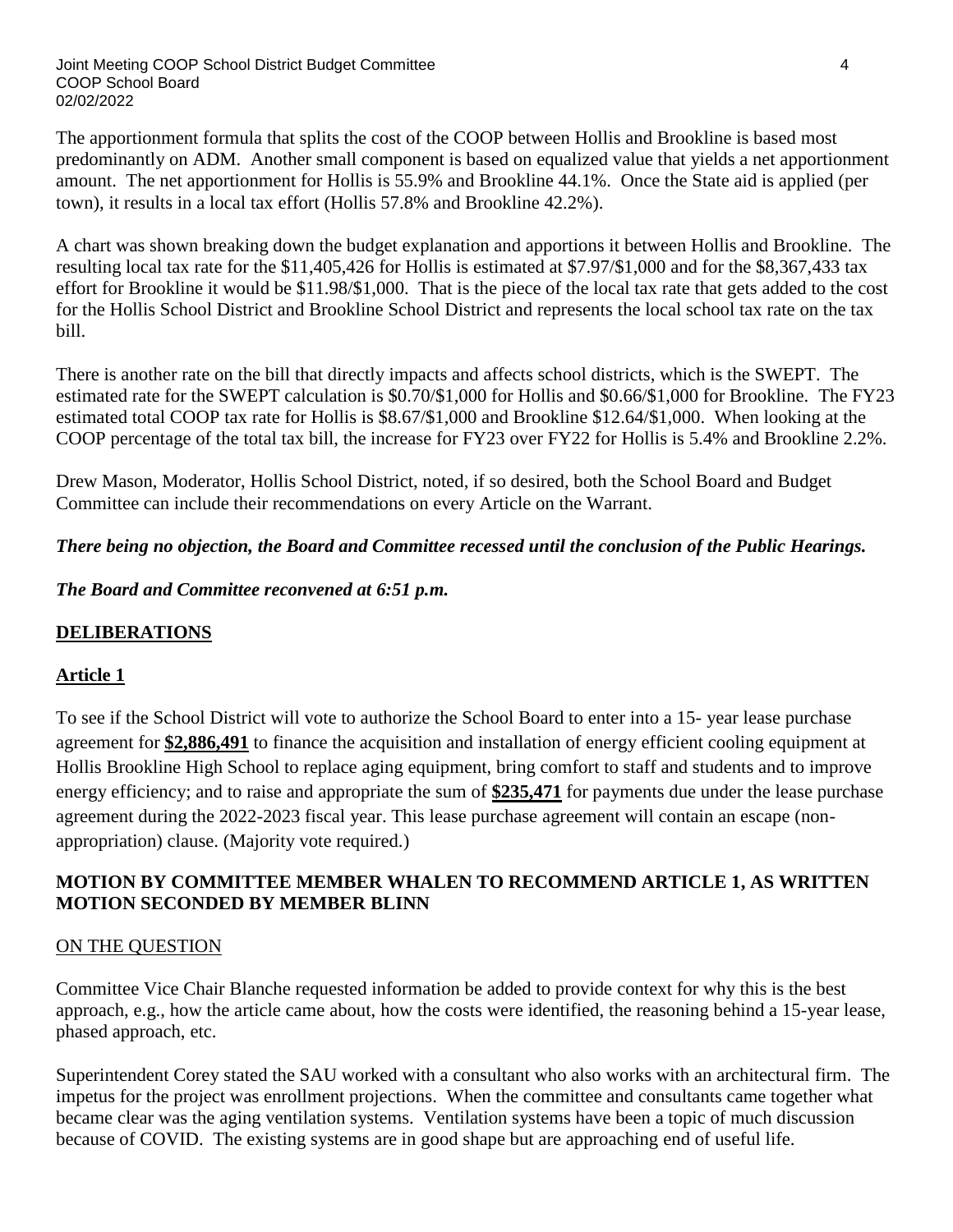Given the majority of the requested items fall in the category of equipment, the recommendation of bond council is to look towards a lease. The project is able to be phased in over time, and a lease provides more flexibility to earn interest on the funds while the project is being phased in (10 week periods to get work completed). Given current supply chain issues, there is the potential that we could open up next fall and not have a number of the units in place.

Lance Finamore, Facilities Director, has spearheaded this. He was able to allocate the time, conduct tours, and determine (unit by unit) what classrooms would be impacted in the first phase.

Superintendent Corey remarked it has always been his objective to try to balance the needs of all three districts in the SAU understanding the impact on taxpayers with large projects in both communities. At the same time this project is being proposed, there is a similar proposal for renovations to a Brookline building and a bond hearing coming up next week for approx. \$3 million for ventilation systems that need to be upgraded and things that need to be finished at the Hollis Primary School. That is the reason for the phased in approach.

The figure of \$2,886,491 was arrived at while looking to achieve the most for the cost, create a project that is manageable given the SAU Administration will have 3 projects occurring simultaneously, balance supply chain issues with project completion, and with an eye towards ensuring, if approved by the voters, the three projects would be coordinated to best utilize the human resources as well as contractual resources.

Phase II would include other areas of ventilation. It is being discussed based on enrollment projections. If enrollment projections are realized, the district would return to where it was some 10-15 years ago where there was a high school at 98-99% capacity for every classroom every period of the day, which is not desirable.

Phase II will be introduced in February. When it would be brought before the Legislative Body will be determined by the School Board.

Asked, Superintendent Corey stated, at the end of the lease term, the equipment is owned outright by the district.

Board Vice Chairman Solon suggested the language be corrected by inserting "heating and" before "cooling".

8

*A Viva Voce Roll Call was taken, which resulted as follows:*

Yea: Raul Blanche, Matthew Maguire, Tom Whalen, David Blinn, Anthony Stanizzi, Brian Rater, Cindy VanCoughnett, Darlene Mann

Nay: 0 **MOTION CARRIED**

**MOTION BY BOARD MEMBER WILLIAMS TO RECOMMEND ARTICLE 1, AS PRESENTED MOTION SECONDED BY MEMBER WHALEN MOTION CARRIED 6-0-0**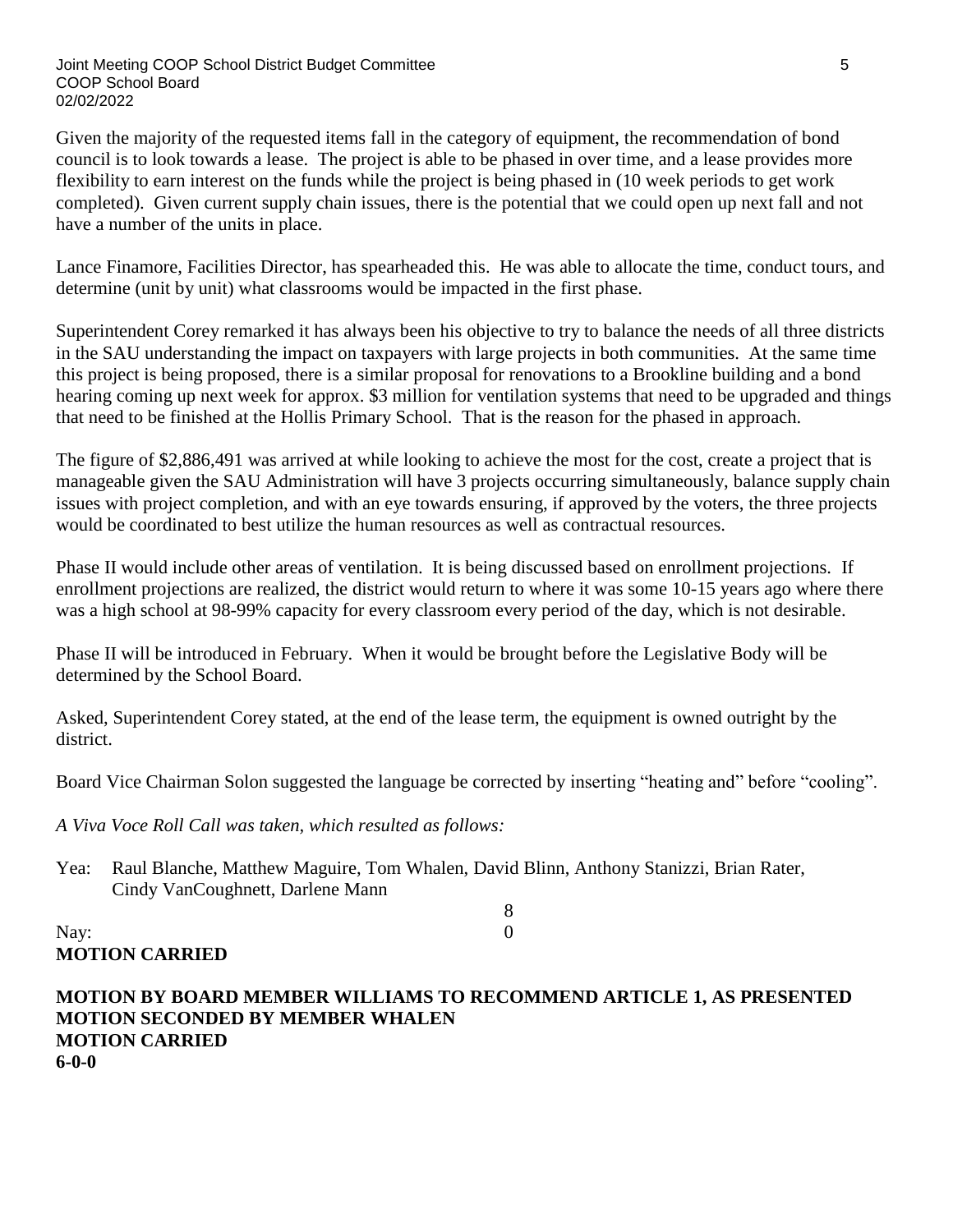### **Article 2**

To see if the school district will vote to approve the cost items for the second year of a three-year collective bargaining agreement reached between the Hollis Brookline Cooperative School Board and the Hollis Education Support Staff Association for the 2021-22, 2022-23 and 2023-24 school years, which calls for the following increases in support staff salaries and benefits at the current staffing levels:

| <b>Fiscal Year</b> | <b>Estimated Increase</b> |
|--------------------|---------------------------|
| 2022-23            | \$88,523                  |

and further to raise and appropriate a sum of **\$88,523** for the second fiscal year (2022-23 school year), such sum representing the additional costs attributable to the increase in support staff salaries and benefits required by the new agreement over those that would be paid at current staffing levels.

### **MOTION BY COMMITTEE MEMBER BLINN TO RECOMMEND ARTICLE 2, AS WRITTEN MOTION SECONDED BY MEMBER WHALEN**

*A Viva Voce Roll Call was taken, which resulted as follows:*

Yea: Matthew Maguire, Tom Whalen, David Blinn, Anthony Stanizzi, Cindy VanCoughnett, Brian Rater, Darlene Mann

7

Nay: 0 **MOTION CARRIED** *Member Blanche Abstained*

#### **MOTION BY BOARD MEMBER WILLIAMS TO RECOMMEND ARTICLE 2, AS PRESENTED MOTION SECONDED BY MEMBER WHALEN MOTION CARRIED 6-0-0**

#### **Article 3**

To see if the school district will vote to raise and appropriate a sum of **\$25,278,502** for the support of schools, for the payment of salaries for the school district officials and agents and for the payment of statutory obligations of the district. This appropriation does not include appropriations voted in other warrant articles.

### **MOTION BY COMMITTEE MEMBER BLANCHE TO RECOMMEND ARTICLE 3, AS WRITTEN MOTION SECONDED BY MEMBER WHALEN**

#### ON THE QUESTION

Committee Vice Chair Blanche suggested the language in Article 3 that states "payment of salaries for the school district officials…" could be confused with costs that should be included in the SAU budget.

Committee Chair Mann stated her belief it is standard language and noted the school district is the COOP as opposed to the SAU.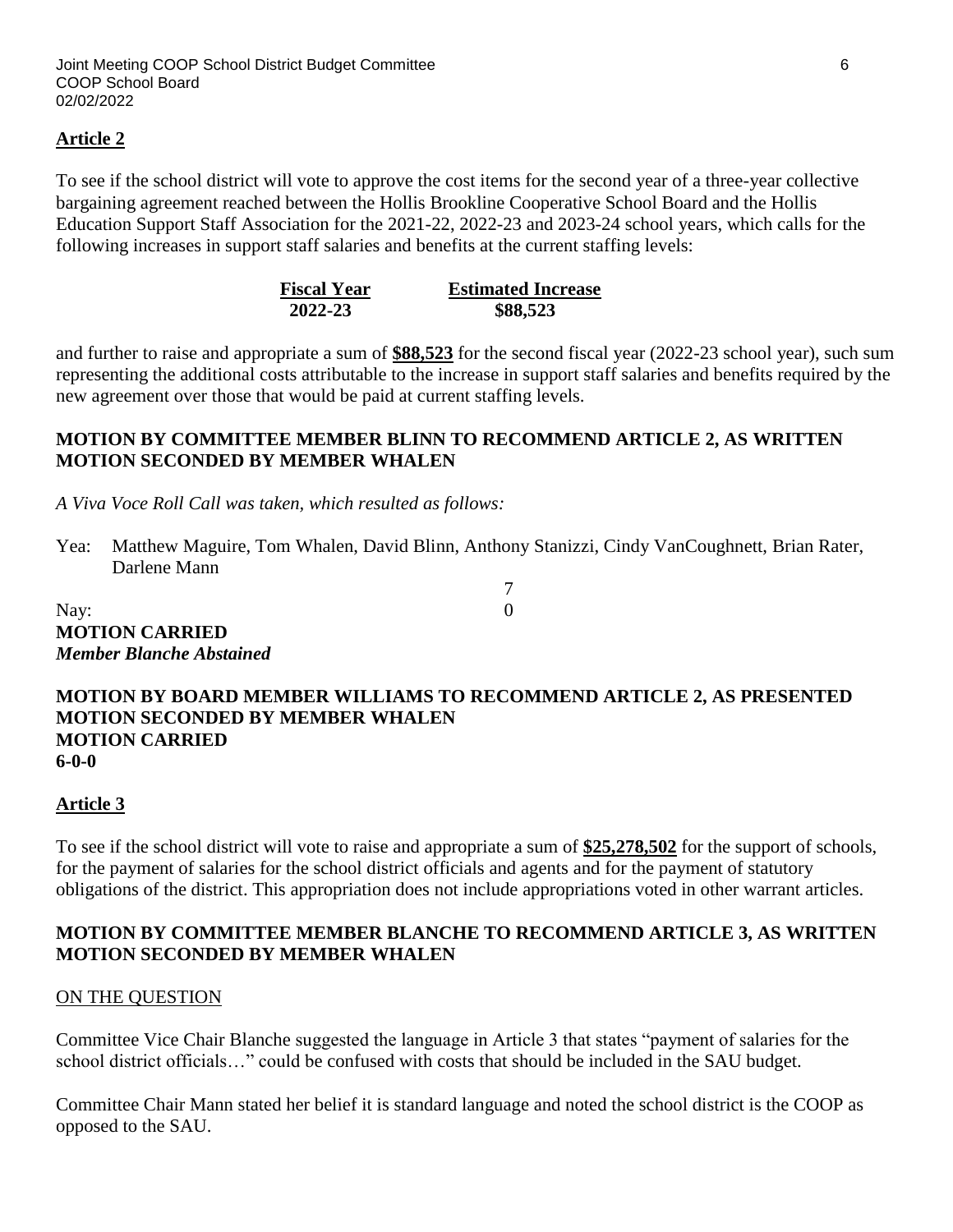Board Vice Chair Solon remarked although he understands the current thought of using the maintenance trust as a way to segregate and identify monies, it is his belief that all current maintenance expenditures should be in the budget. To put planned/required elements into the trust understates what the operating budget really will be for the next year and also puts those funds at a bit of a risk because the warrant article may not be approved. He would have preferred the \$200,000 for the three items planned for next year be included in the operating budget.

He also thinks this is a very conservative budget and perhaps more is necessary in a couple of areas; primarily staffing. He suspects as wages increase and with what is occurring in the current climate nationally, hiring costs may start to increase. We have contracts for our professional staff, but other areas may be subject to the need for higher wages.

*A Viva Voce Roll Call was taken, which resulted as follows:*

Yea: Raul Blanche, Matthew Maguire, Tom Whalen, David Blinn, Anthony Stanizzi, Cindy VanCoughnett, Brian Rater, Darlene Mann

8

Nay: 0 **MOTION CARRIED**

**MOTION BY BOARD MEMBER WILLIAMS TO RECOMMEND ARTICLE 3, AS PRESENTED MOTION SECONDED BY MEMBER STOLL MOTION CARRIED 6-0-0**

#### **Article 4**

Shall the District vote to raise and appropriate the sum of **\$1,070,947** as the Hollis Brookline Cooperative School District's portion of the SAU budget of \$2,107,176 for the forthcoming fiscal year? This year's adjusted budget of \$2,018,210 with \$1,025,645 assigned to the school budget of this school district will be adopted if the article does not receive a majority vote of all the school district voters voting in this school administrative unit.

### **MOTION BY COMMITTEE MEMBER BLINN TO RECOMMEND ARTICLE 4, AS WRITTEN MOTION SECONDED BY MEMBER WHALEN**

*A Viva Voce Roll Call was taken, which resulted as follows:*

Yea: Raul Blanche, Matthew Maguire, Tom Whalen, David Blinn, Anthony Stanizzi, Cindy VanCoughnett, Brian Rater, Darlene Mann

8

Nay: 0 **MOTION CARRIED**

**MOTION BY BOARD MEMBER WILLIAMS TO RECOMMEND ARTICLE 4, AS PRESENTED MOTION SECONDED BY MEMBER STOLL MOTION CARRIED 6-0-0**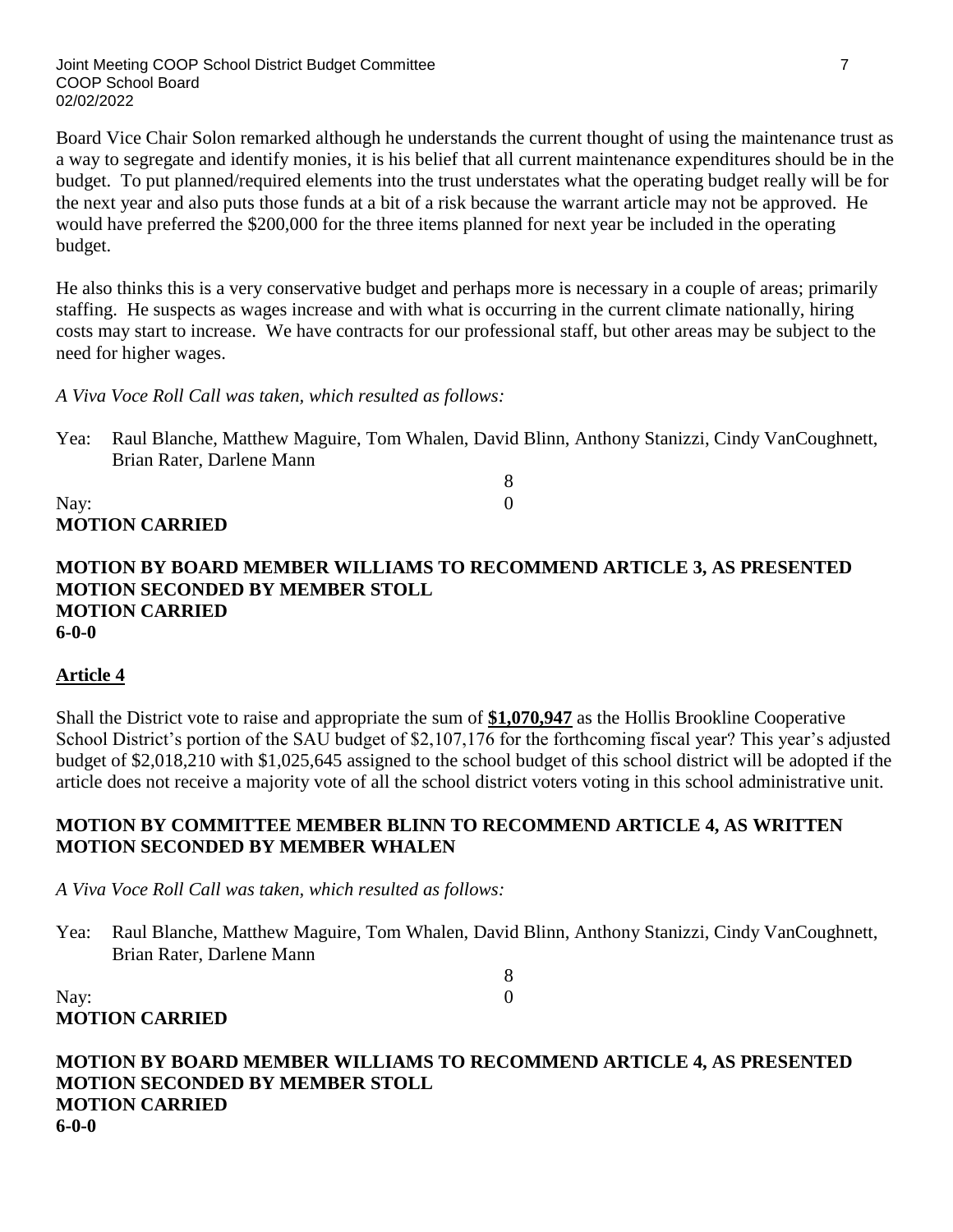### **Article 5**

To see if the school district will vote to raise and appropriate up to the sum of **\$200,000** to be added to the previously established School Building and Facilities Maintenance Expendable Trust Fund. The sum to come from the Hollis Brookline Cooperative School District's June 30, 2022 unassigned fund balance, available on July 1, 2022.

### **MOTION BY COMMITTEE MEMBER BLINN TO RECOMMEND ARTICLE 5, AS WRITTEN MOTION SECONDED BY MEMBER WHALEN**

#### ON THE QUESTION

Board Vice Chair Solon commented the title of "trust" to most people is a savings mechanism for planned and future use.

Committee Chair Mann remarked in the case of this trust, in the event any of the proposed items come in under budget, we would be able to use the fund as a savings account and build the balance. Conversely, if any of the items cost greater than anticipated, some of the available balance in the trust could be utilized. There is a bit more latitude with the trust.

Board Vice Chair Solon questioned at what point funds get moved out of the trust. Kelly Seeley, Business Administrator, stated there to be two ways in which it has been handled; the items identified in the budget are the subject of a public hearing prior to any expenditure of funds. In an emergency situation, funds could be expended and a reimbursement from the trust requested during a public hearing.

Asked, she explained the \$200,000 would be transferred to the Maintenance Trust, and it would be expended from there. Board Vice Chair Solon questioned how funds not utilized could be placed back in the Maintenance Trust. It was explained, unless an emergency situation, before any monies are expended a public hearing is conducted. If the expenses are approved, the actual cost is paid out of the trust.

*A Viva Voce Roll Call was taken, which resulted as follows:*

Yea: Raul Blanche, Matthew Maguire, Tom Whalen, David Blinn, Anthony Stanizzi, Cindy VanCoughnett, Brian Rater, Darlene Mann

8

Nay: 0 **MOTION CARRIED**

### **MOTION BY BOARD MEMBER WILLIAMS TO RECOMMEND ARTICLE 5, AS PRESENTED MOTION SECONDED BY MEMBER VANCOUGHNETT MOTION CARRIED 5-1-0**

*Member Solon voted in opposition*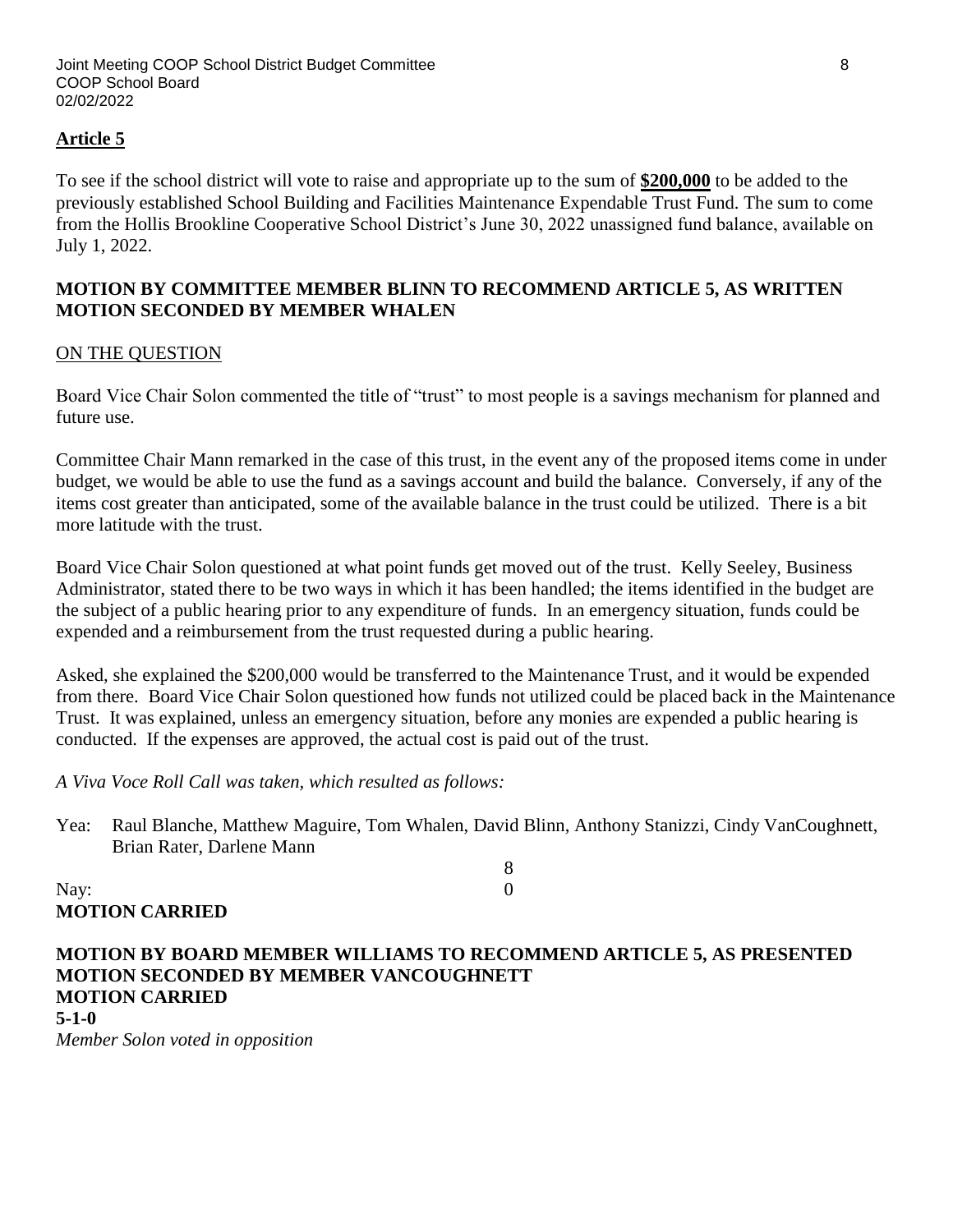### **Article 6**

To see if the Hollis Brookline Cooperative School District will vote to raise and appropriate up to the sum of **\$25,000** to come from the June 30, 2022 unassigned fund balance available for transfer on July 1, 2022 to be added to the previously established Special Education Expendable Trust Fund. No amount to be raised from taxation.

### **MOTION BY COMMITTEE MEMBER BLANCHE TO RECOMMEND ARTICLE 6, AS WRITTEN MOTION SECONDED BY MEMBER BLINN**

#### ON THE QUESTION

Asked what the current and desired balances are, Committee Chair Mann stated the current balance to be \$200,000 and the desired balance \$225,000.

*A Viva Voce Roll Call was taken, which resulted as follows:*

Yea: Raul Blanche, Matthew Maguire, Tom Whalen, David Blinn, Anthony Stanizzi, Cindy VanCoughnett, Brian Rater, Darlene Mann

8

#### Nay: 0 **MOTION CARRIED**

#### **MOTION BY BOARD MEMBER WILLIAMS TO RECOMMEND ARTICLE 6, AS PRESENTED MOTION SECONDED BY MEMBER WHALEN MOTION CARRIED 6-0-0**

**Article 7 –** Petition Warrant Article

Shall we adopt the provisions of RSA 40:13 (known as SB 2) to allow official ballot voting on all issues before the Hollis Brookline Cooperative School District on the second Tuesday of March?

#### **MOTION BY BOARD MEMBER WILLIAMS TO RECOMMEND ARTICLE 7, AS PRESENTED MOTION SECONDED BY MEMBER STOLL MOTION FAILED 0-6-0**

**Article 8** - Petition Warrant Article

Shall the Hollis Brookline Cooperative School District rescind authorization under RSA 198:4-b II so that the Hollis Brookline Cooperative School District returns 100% of year-end unassigned general funds to the taxpayers?

### **MOTION BY COMMITTEE MEMBER WHALEN TO RECOMMEND ARTICLE 8, AS WRITTEN MOTION SECONDED BY MEMBER MAGUIRE**

ON THE QUESTION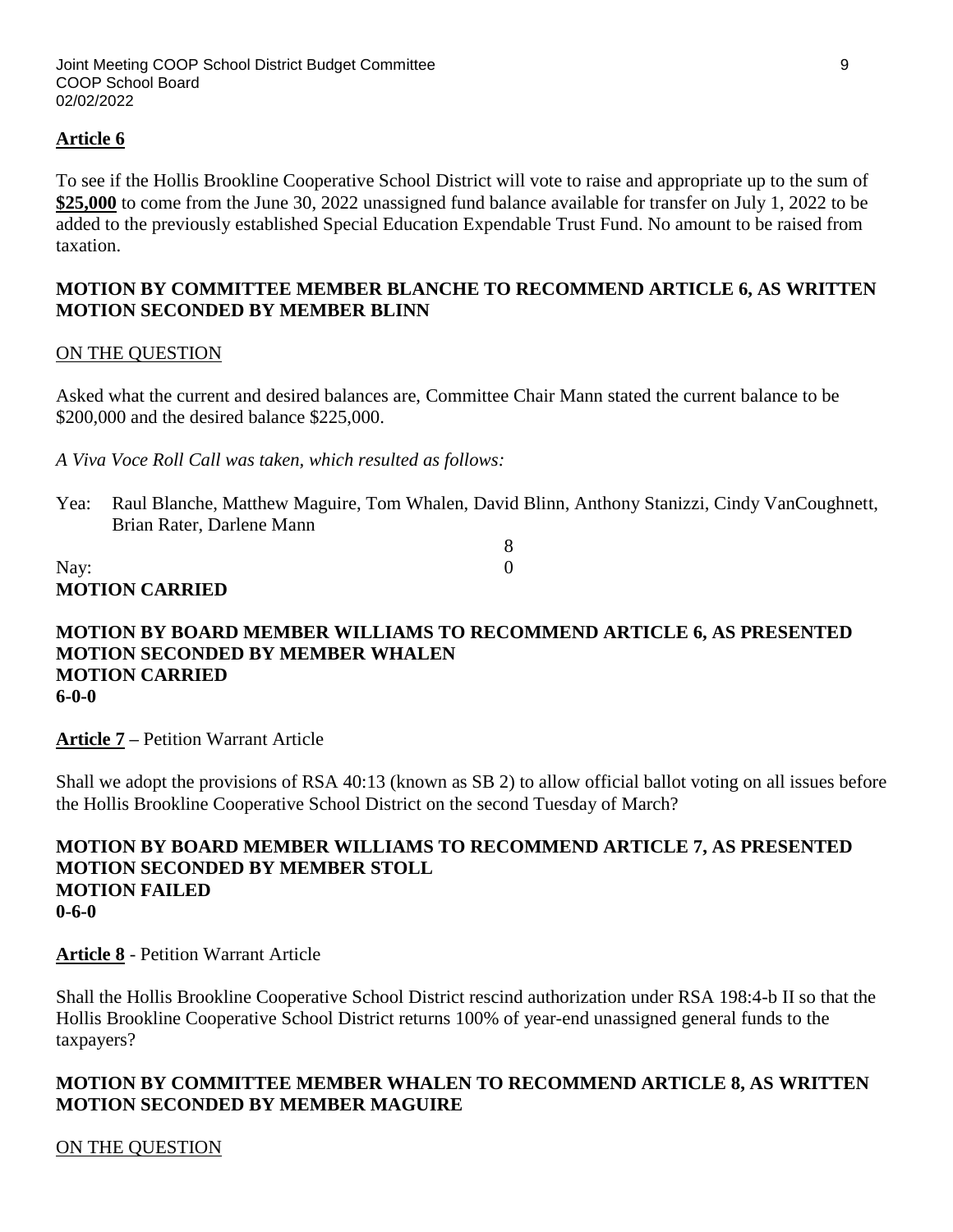Committee Chair Mann noted RSA 198:4-b II is the law which allows the school district to retain part of its fund balance. Typically, at year end, any unassigned fund balance lapses to the Town's general fund (to offset what has to be raised in taxes to support the following year's budget). Several years ago legislation was passed that would allow districts to retain up to 2.5% of their net assessment as retained funds. Once approved by the legislative body, it requires no further authorization but does require a vote of the school board every year to move funds to it.

The first year this article was brought forward it was worded to allow up to the 2.5% maximum. An amendment was made at district meeting that authorized a 1% maximum. That is what passed, and what we have been operating under for the past several years. Until this past year, the COOP never maxed out that 1%. Due to the available funds with COVID and the uncertainty of expenses coupled with the fact that much of the funds that we received through any kind of federal grants were significantly lower than other districts, the school board made the decision to maximize the amount in the retained fund balance (approx. \$180,000).

Passage of this article would rescind the authority to retain up to the 1% and require all retained funds to be returned. The district would not be permitted to retain any of the funds moving forward unless another article were put before the voters to authorize once again. State law has been amended and allows for retention of up to 5%.

Superintendent Corey noted, in prior years, there was an article to fund the Contingency Fund. When moving to the Retained Fund Balance, the district did away with the Contingency Fund.

Asked for additional clarification, Committee Chair Mann stated, were this article to pass, the district would need to return the \$180,000 that is currently retained (at the end of June 30<sup>th</sup>). Ms. Seeley noted there would remain access to those funds until June 30<sup>th</sup>.

Asked how this would impact budgeting and operations going forward, e.g., what action they would advocate should the article pass, Ms. Seeley stated there would not be a contingency of any kind in FY23. Perhaps the approach would be to reinstate the \$100,000 contingency through a motion on the floor.

Committee Chair Mann was uncertain that could occur. If the articles go in order, the budget article would have already been approved. She added, from a fiscal planning perspective, we are the district with the largest budget, the biggest schools, and the lowest amount of money held in any form of contingency. Both Hollis and Brookline have 2.5% maximums. Until this past year neither district maximized their use of the Retained Fund Balance. She believes it would be imprudent to not have some kind of retained fund balance. The towns are permitted to retain their unassigned fund balance (do not lapse). The school districts are the only ones whose funds lapse at year end.

Board Vice Chair Solon questioned if the Budget Committee would support putting contingency money back in the budget were this article to pass. Committee Chair Mann stated she personally would support that.

Committee Member Stanizzi questioned if, in the absence of having something to fall back on, in the event of a catastrophe in the school, and funding not available, could there be a situation where the school would have to be closed until funding was appropriated. Superintendent Corey provided the example of the elevator going at the HBHS. He cannot operate without an elevator. He would look to the budget for the necessary funding. The first thing he would likely do is recommend not expending any money from the Maintenance Trust. He would not do the planned projects. If the cost were in excess of the Maintenance Trust, he would look to the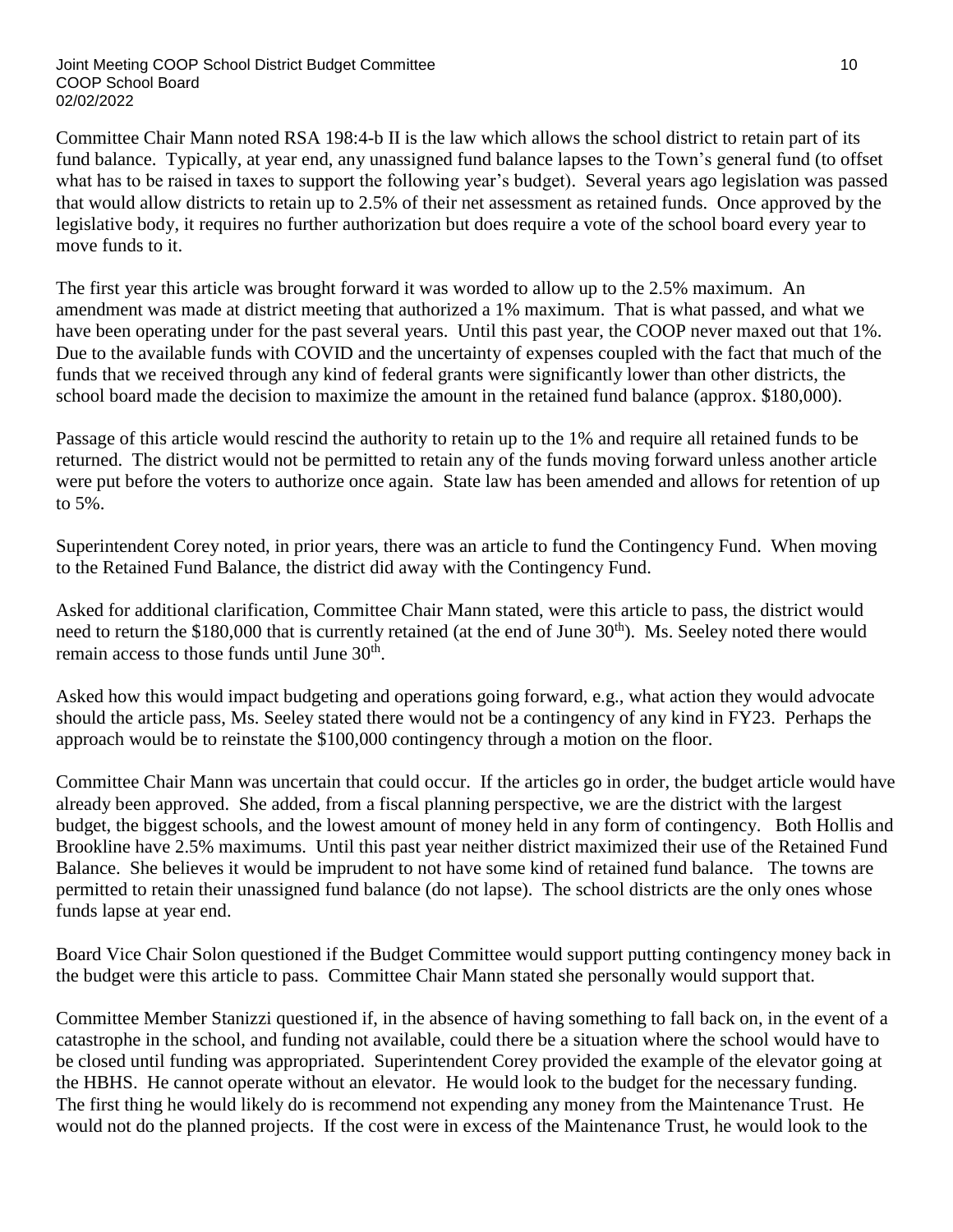budget. If something major, the district would probably end up in the red and have to appropriate funds in FY23 to make up that deficit before funding the operating budget.

Asked if the order of the articles could be changed, Board Chair Deurloo Babcock stated the Moderator has indicated they can. Board Vice Chair Solon suggested the article be moved to appear prior to the vote on the budget. Were it to pass, there would then be an opportunity for a motion to amend the budget.

Committee Member Whalen spoke of the opportunity to re-open an article prior to the close of the meeting, should that be necessary.

Committee Chair Mann was uncertain if an appropriation could be made to a contingency line. Board Vice Chair Solon noted the budget is a bottom line budget. For a year you could do it without a contingency fund.

Board Member Whalen remarked, for all of the reasons stated, she would not support the article. In addition, she noted the district has not been irresponsible with the contingency fund in the 10 years she has been on the Board. Two years ago the district returned \$980,000 and this past year \$1.9 million.

Committee Vice Chair Blanche stated he would not support the article. It takes flexibility away from managing the operating budget and he believes the Superintendent and his team do a great job of managing the budget year after year. He spoke of the \$14.4 million (across all districts in the SAU) that has been given back to the taxpayers over the past 10 years. He suggested examples be added to the presentation of times when funds have had to be encumbered to address unanticipated situations.

*A Viva Voce Roll Call was taken, which resulted as follows:*

Yea: 0

- 
- Nay: Raul Blanche, Matthew Maguire, Tom Whalen, David Blinn, Anthony Stanizzi, Cindy VanCoughnett, Brian Rater, Darlene Mann

#### 8

# **MOTION FAILED**

#### **MOTION BY BOARD MEMBER WILLIAMS TO RECOMMEND ARTICLE 8 MOTION SECONDED BY MEMBER VANCOUGHNETT MOTION FAILED 0-6-0**

**Article 9** - Petition Warrant Article

Shall the Hollis Brookline Cooperative School District direct the Hollis Brookline Cooperative School Board to adopt and implement a policy to ensure that each textbook or other assigned book used in the Hollis Brookline Cooperative School District as well as a copy of all professional training materials provided to teachers, administrators, and staff of the district paid with school district funds be made available to the public at the Hollis Social Library and at the Brookline Public Library in hardcopy or electronic form, organized by grade or teacher?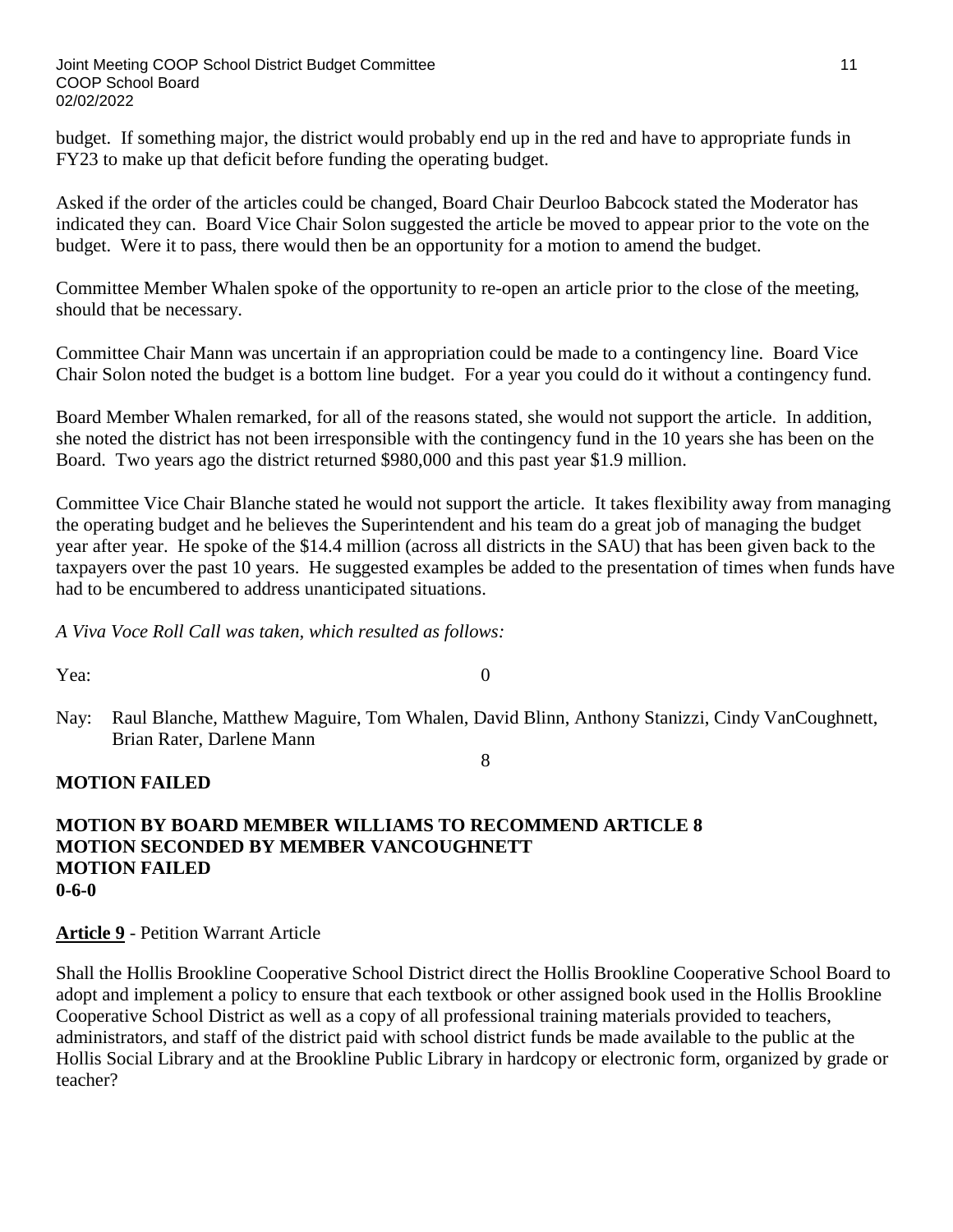### **MOTION BY BOARD MEMBER WILLIAMS TO RECOMMEND ARTICLE 9 MOTION SECONDED BY MEMBER STOLL**

### ON THE QUESTION

Board Vice Chair Solon commented on his belief there will be information coming forward in the near future from the libraries. He is guessing this is advisory only. He believes this to be an unnecessary expense and a smokescreen for trying to institute censorship. He is very much opposed to the principle and practicality of it.

Board Chair Deurloo Babcock remarked this would be an inordinate amount of work to put on the staff. We do not want raises in our budget but want more and more time from these people. She does not support it. **MOTION FAILED 0-6-0**

Committee Member Whalen recommended the Budget Committee take a position on the article given the Significant financial impact that would be incurred should the article pass.

Committee Member Stanizzi commented on the burden that would be placed on the public library. Schools have their own libraries, which he assumes would have the same material found at the public library. Superintendent Corey believed that to be an accurate statement, He also believes everything that is in the school library can be found online. Asked if this would be redundant and add cost, Superintendent Corey stated his belief it is and would add cost. He could see requesting an additional position to do nothing but address this across the SAU. It asks for the information to be broken down by teacher and grade level. We would constantly be changing that based on staff changes alone. Given the material is available online, he is uncertain of the purpose of the article.

Committee Member Stanizzi commented it may be that the community does not understand what they are asking for is already available to the public. Superintendent Corey restated all of the curriculum is online and the library resource is just a card catalogue. Every book we have in the library is there.

Committee Vice Chair Blanche stated, as written, it is not clear what the budgetary impact is although it is assumed. On that technicality alone, he does not support the article as written. The language is ambiguous because it clearly suggests that this is a burden on the libraries rather than the school. The language should be made clear, and the budgetary impact identified. Perhaps the public is unaware there is already transparency and if information is desired it is available. He likes transparency, but the language needs to be technically correct.

Board Vice Chair Solon remarked there are organized efforts nationwide to remove and block the use of a lot of reading material. This is an effort to complicate the process and intimidate teachers from including content in their classes that might subject them to things like the lawsuits that are now possible due to recent New Hampshire legislation claiming that texts that people might allege talk about preferential treatment or benefits now become elements of a lawsuit. This is not transparency, this is an organized national effort to censor material in our schools, plain and simple. The class syllabi have reading lists. If you look at the arguments that have been made towards having this, it has been based on attempts to block the use of specific reading materials, to block the teaching of elements of the Civil War, the Civil Rights Movement, the Holocaust; specific texts relating to those as well as LGBTQ topics, certain religious content, any books that refer to certain religious activities. This is being used as a mechanism to facilitate the removal of that content from our schools.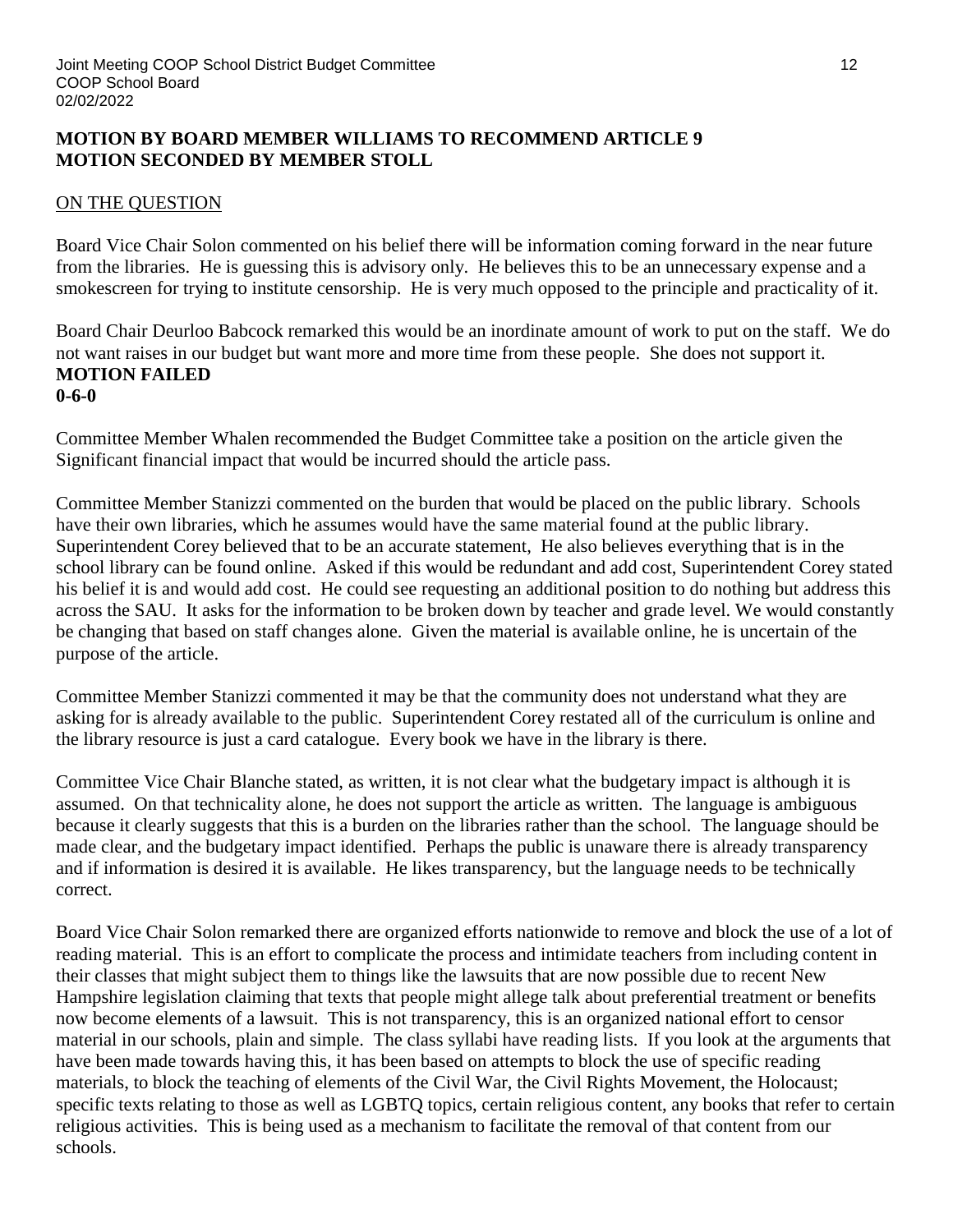Committee Vice Chair Blanche responded he does not necessarily agree with the evidence being provided. It is assumed that would be the end result were this to pass. He tends to give people the benefit of the doubt. He does not know who wrote or submitted the article, he is just trying to focus on what it says and what the end result would be.

Board Vice Chair Solon stated the evidence is out there. Committee Vice Chair Blanche responded nationwide that may be true, but not necessarily here.

Committee Member Stanizzi remarked he would never make an assertion that it is as broad as is suggested. He believes that to be more of an opinion. We give this information. He would say it is probably not that much more difficult to have everything electronically available at either library. If it is here electronically it could be at the library electronically. Whatever is visible is visible. People will do whatever they want to. If they choose to file lawsuits it is on them. We cannot be the monitor of those kind of activities. Transparency is everything. If it is not that difficult then why not? He cannot assume the intent of others.

Committee Member Rater stated his feeling it is too far into the policy realm for the Budget Committee to take a position on.

Committee Chair Mann requested a motion be made to determine the Committee's desire to take a position.

Committee Member Maguire noted the language calls out the implementation of a policy. Committee Chair Mann reiterated it is advisory in nature. Even if the article were to pass, it does not require the district to comply.

Committee Member Whalen remarked, as a Budget Committee, we do not experience what was explained earlier. Having attended a number of the School Board meetings he has witnessed these things have been brought up, and it is an attack on our schools. It absolutely is, and it cannot be sheltered by a very vague and poorly worded petition warrant article that makes no sense from an implementation standpoint. He suggested the Committee vote on it because of the financial impact but wished for the Committee to understand there is a lot behind this petition warrant article.

# **MOTION BY COMMITTEE MEMBER BLINN TO TAKE A POSITION ON THE ARTICLE MOTION SECONDED BY MEMBER WHALEN**

*A Viva Voce Roll Call was taken, which resulted as follows:*

Yea: Tom Whalen, David Blinn, Cindy VanCoughnett, Darlene Mann

4 Nay: Raul Blanche, Matthew Maguire, Anthony Stanizzi, Brian Rater

#### 4

# **MOTION FAILED**

**Article 10 -** Petition Warrant Article

Shall we adopt the provisions of RSA 32:5 V-b, requiring that the annual budget and all special warrant articles having a tax impact, as determined by the school board, shall contain a notation stating the estimated tax impact of the article? The determination of the estimated tax impact shall be subject to approval by the governing body.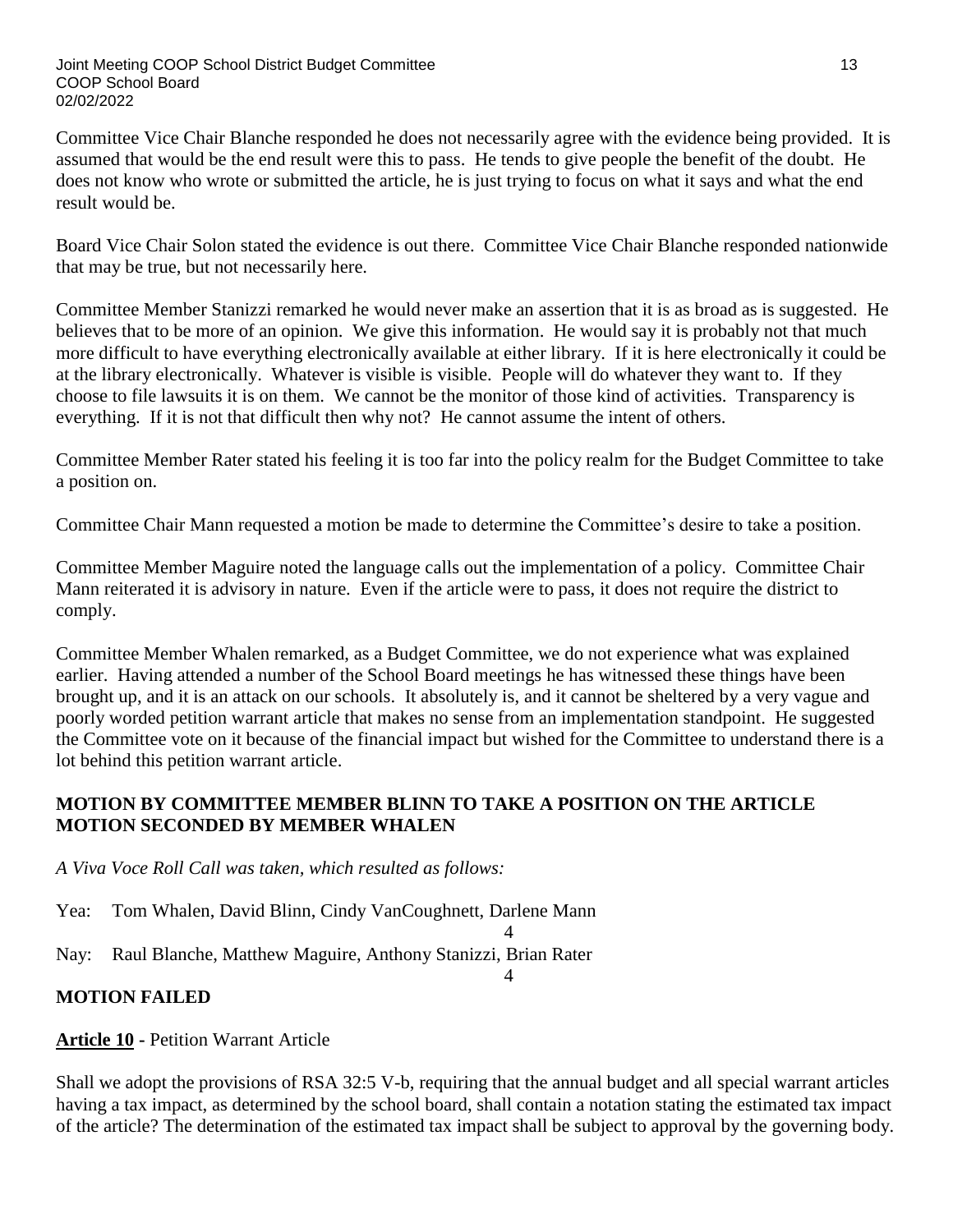### **MOTION BY COMMITTEE MEMBER BLANCHE TO RECOMMEND ARTICLE 10, AS WRITTEN MOTION SECONDED BY MEMBER MAGUIRE**

### ON THE QUESTION

Committee Chair Mann stated the article has come forward on and off over the past 4 or 5 years. Legal counsel has provided clarification. What this does is require a tax impact to be printed in the language of every article. In the past, the Budget Committee has not supported this because it is a context issue. Merely looking at a tax impact in the body of a warrant article without understanding the dynamics and what contributes to it just does not explain what the true impact is.

Any tax rate you have for the COOP needs to be added to your Brookline or Hollis school district estimated tax rate to produce a local tax rate that you could then compare to your tax bill. It is a very multi-step and layered process that in her mind adds a layer of confusion to an already complicated issue of understanding tax rate impacts combined with the fact that not every district has the requirement to post their tax impacts with their warrant and it would cause the person to take one additional step to pull up public hearing data, etc. to be able to combine those rates. From a context perspective, it feels like it would be more confusing than helpful. The clarification that Attorney O'Shaughnessy provided in prior meetings, when the question was asked if there was more clarification that could be added other than just the tax rate itself, was no.

Committee Vice Chair Blanche commented when you tie this in with SB2 then it basically tells the public you do not need to get the details, here is the number. If you are opposed to SB2 you should be opposed to this. If you want SB2 to pass, this is required action so that SB2 then can work as intended.

Board Vice Chair Solon questioned if what it would require is different than the kind of notations that have been included in the presentation and was told it is not. It would just be added as a sentence, e.g., the Hollis tax rate impact would be…" Asked if there is an automatic requirement to do so if SB2 passes, she stated there is not.

Committee Member Stanizzi remarked any one of the items would have such a minuscule impact when you start looking at costing out little pieces, it does not really give much value. He believes it would add more confusion.

Committee Vice Chair Blanche remarked when you go to vote you do not want to have to reference all of this other material to make a good decision.

Committee Member Rater stated he has both supported and opposed these articles in the past. He can see both sides of the issue. Being able to see the impact on the tax rate does give you some sense of what the scale of it is compared to everything else. He believes, from that perspective, it does provide some value.

*A Viva Voce Roll Call was taken, which resulted as follows:*

Yea: Brian Rater

1

Nay: Raul Blanche, Matthew Maguire, Tom Whalen, David Blinn, Anthony Stanizzi, Cindy VanCoughnett, Darlene Mann 7

# **MOTION FAILED**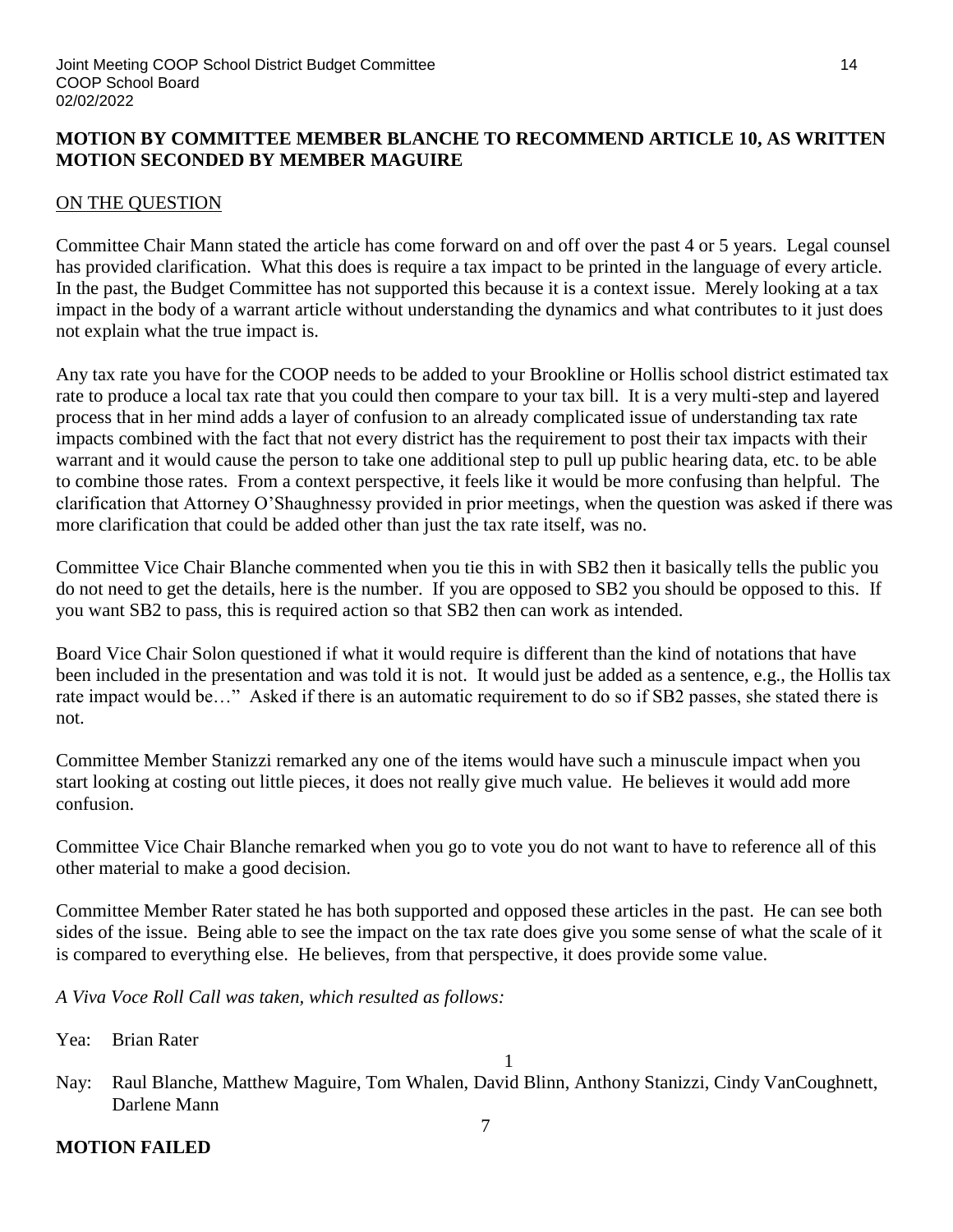#### **MOTION BY BOARD MEMBER WILLIAMS TO RECOMMEND ARTICLE 10 MOTION SECONDED BY MEMBER VANCOUGHNETT MOTION FAILED 0-6-0**

### **MOTION BY BOARD MEMBER SOLON TO RE-NUMBER ARTICLE 8 TO ARTICLE 3 AND ALL SUBSEQUENT NUMBERS ACCORDINGLY MOTION SECONDED BY MEMBER VANCOUGHNETT**

### ON THE QUESTION

Board Vice Chair Solon commented, in general, he is not in favor of having these articles early and if there is very little concern that there will be support for it, this may not be an appropriate move. His concern is should this pass, it could have a negative impact.

Committee Chair Mann stated concern with language in the RSA concerning contingency funds.

Superintendent Corey remarked he would not recommend it in the form of a contingency, he would recommend it in the bottom line of the budget. If we were to send back \$187,000, he would recommend adding \$187,000 to the operating budget for a one year stop-gap to give time to decide if the article should come forward again or to bring back the contingency article.

Committee Chair Mann noted the RSA language states, "A school district annually by an article separate from the budget and all other articles".

Board Chair Deurloo Babcock remarked if someone from the legislative body wants to add money to the budget, they can put a motion forward to do so. She is supportive of renumbering the articles.

Committee Member Whalen questioned the intent of the removal of the contingency fund if not to reduce the budget. What is the likelihood that the same legislative body would vote to add that same amount of money back into the budget unless they have a moral opposition to the word trust?

Board Chair Deurloo Babcock commented it may be that we could be overthinking it as well.

Board Member Whalen remarked she struggles putting it ahead of the business of the Board and Budget Committee.

Committee Member Stanizzi remarked his overall concern is keeping the schools running as smoothly as possible for everyone. He could see, in the absence of having this ability, that becoming difficult in the event of an emergency.

Board Chair Deurloo Babcock noted the article could still be moved during the Annual Meeting. **MOTION FAILED 0-6-0**